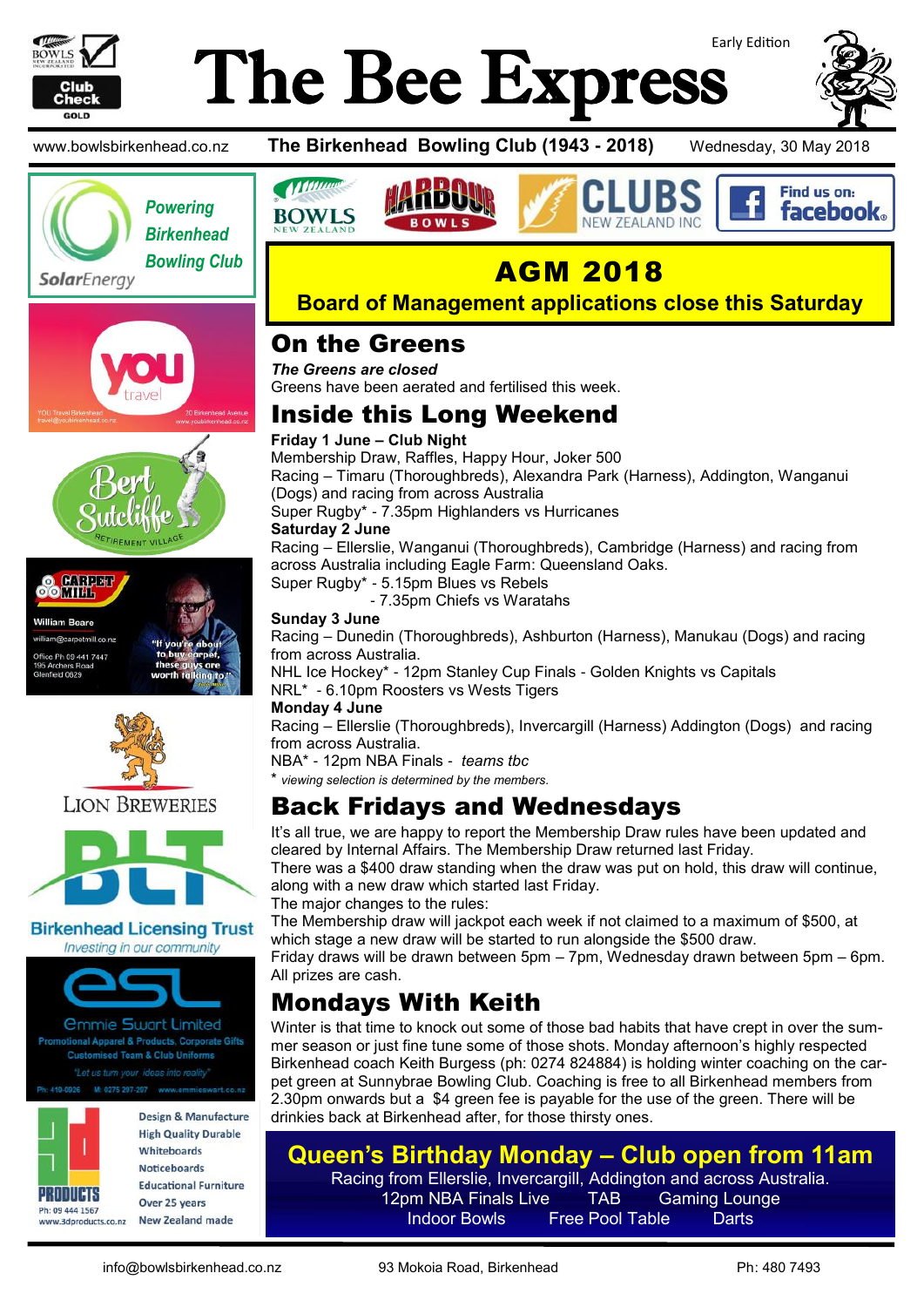www.bowlsbirkenhead.co.nz **The Birkenhead Bowling Club** Wednesday, 30 May 2018



Investing in our community

Birkenhead 09 480 9029<br>E: t.roskruge@barfoot.co

for beautiful funerals

www.dils.co.nz

.<br>Fax. 09 480 9016 www.b

**Tim Roskruge** 

M: 0274 923 125<br>P: 09 418 3846 Birkenhead 24 Br)<br>P O Box 34027 Bin

Barfoot&Thompson

Starship

#### Club Membership Draw Wednesday 5pm - 6pm & Friday 5pm - 7pm

#### Croot Farkash Almost

After section play on Saturday in the BNH 1-5 Year Women's Pairs and BNH 1-5 Year Men's Pairs the only Birkenhead teams through to Sunday post section where Lauranne Croot and Judi Farkash in the women's and Jerry Belcher and Gary Beer in the Men's.

Croot and Farkash with two wins scrapped through by one shot differential over Mairangi's Collen Rice and Theresa Rogers also on two wins. Having lost to Rice and Rogers the differential was all important.

Sunday, semi-final time and up against Takapuna's Pam Colter and Barbara Williams, a win here and it's into the final and win they did beating Takapuna (20-7). The final against Glenfield's Tongan Commonwealth Games representative Caroline Dubois and Tee Ford. This one didn't go the Croot and Farkash's way going down (18-10), but a great effort by Lauranne Croot and first year Judi Farkash. Belcher and Beer in the Men's event had three good wins (29-9, 19-14 & 26-12) and a plus thirty nine differential to nail top spot in



BNH 1-5 Year Women's Pairs runners-up, Birkenhead's Lauranne Croot and Judi Farkash

their section and straight to the semi-finals. Sunday and it's semi-final time and up against Takapuna's Gordon Jenkins and Bob Telfer a win and next stop the final, but that's where Belcher and Beer's run stopped defeated by Takapuna (13-17).

## Champions Knock Birkenhead Out

After the heady heights of taking out the Women's Champion of Champion Singles last weekend. It was a different story Saturday morning for Ruth Lynch accompanied by up and coming 1-5 year bowler Barbara Staal in the Women's Champion of Champion Pairs. Champion of Champion is never easy but first up opponents Browns Bay Kerin Roberts and Elaine McClintock is possibly as hard as it gets at centre level. Experience showed in the end with Roberts and McClintock narrowly beating Staal and Lynch (13-16). Roberts and McClintock went on to win there next two games comfortably (21-7 & 23-11) and the final over Sunnybrae's Jan Jones and Keryl Blackburn (17-8)

The Men's, Mark Rumble and Nigel Drew made it through the first round with a one shot win over Waimauku's Brad Mullins & Colin Calder (13-12). Round two and Rumble and Drew were up against Browns Bay's Ross Kelly and Tony Grantham, who had just beaten Manly's John Holdswoth and Denham Furnell (24-10). After the regulation 18 ends the scores were all locked up at 16 all. An extra end, Rumble and Drew holding two shots with two bowls to be played. Grantham with his last bowl drew a toucher to be one up on the head. Drew with his last bowl was unable to dislodge Grantham's shot bowl. It was not to be Birkenhead's day with Rumble and Drew going down (17-16)

Grantham and Kelly went on the win the final over Takapuna's John Jansen and Murray Mathieson (17-15) with Grantham racking up an impressive fifth centre title for the season.

## Pt Chev / Birkenhead Challenge is Back

This winter sees the return of the games afternoons between Point Chevalier Bowling Club and Birkenhead Bowling Club.

Come and join us for a social afternoon of pool, darts, indoor bowls and more and also comradery with our friends at Pt Chev Bowling Club. Pt Chev are hosting Birkenhead on 30 June at Pt Chev and we host the return leg on Saturday 21 July at Birkenhead. Come and play or just support the team, Pt Chev has a TAB and gaming machines. If you're keen put your name down on the list under the racing screens, these are always great fun afternoons. Further information and questions contact John Hindmarch.







www.ugl.co.nz









180 Mokoia Road, Birkenhead Open: Mon - Sun 7.00am - 10.00pm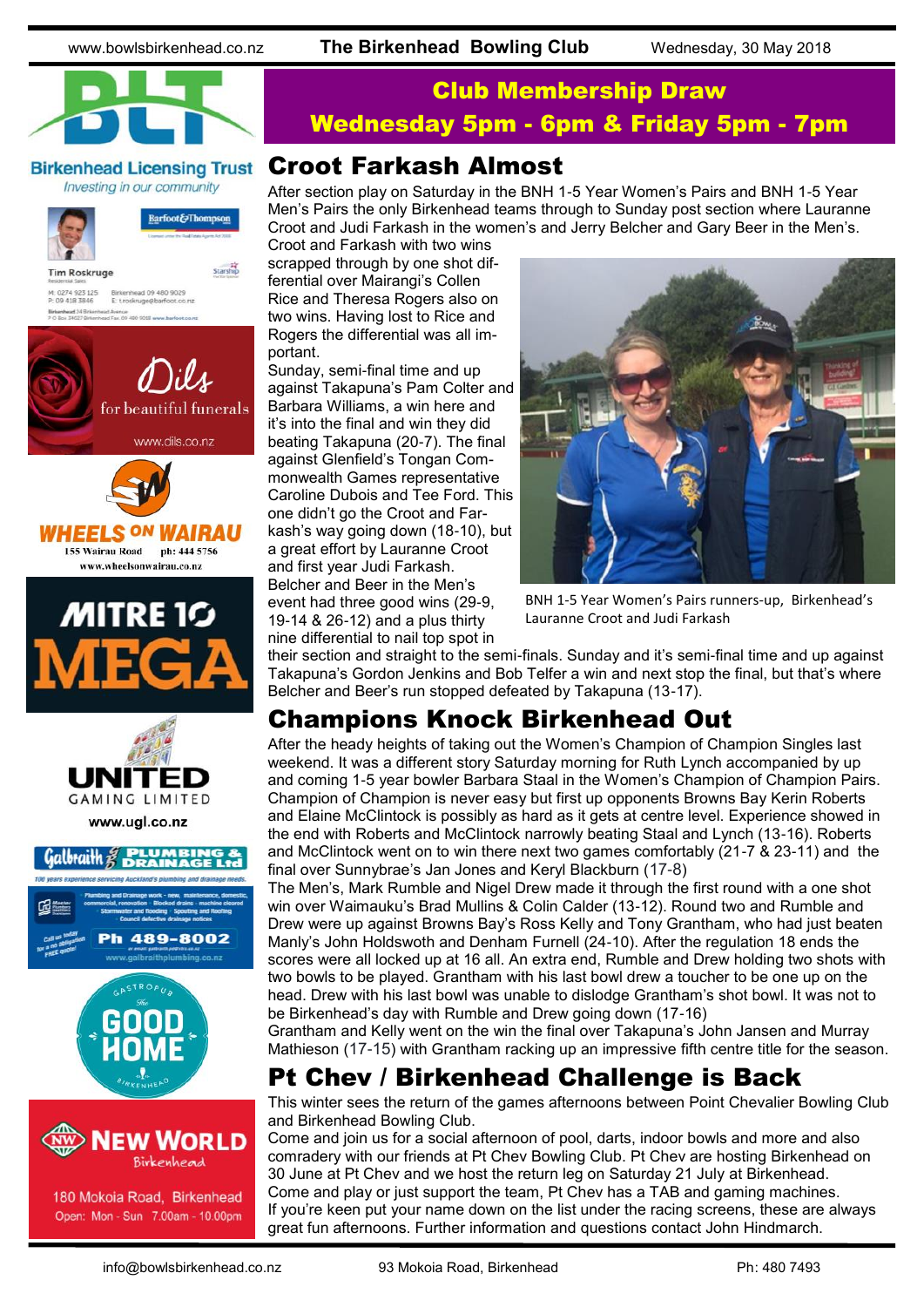www.bowlsbirkenhead.co.nz **The Birkenhead Bowling Club** Wednesday, 30 May 2018





180 Mokoia Road, Birkenhead Open: Mon - Sun 7.00am - 10.00pm







#### BIRKENHEAD Recreation Drive

PH: 418 2424 Proudly Supporting Bowls Birkenhead



Licensed under the REAA 2008



#### Club Membership Draws Today \$80 & \$400 cash

#### Garred Morris Battle Continues

Another week goes by and Merv Garred and Julie Morris are still surviving in NRL Sky Survivor Two.

There are no picks this weekend (Round 13) due to the large number of byes in the round. Back picking Round 14 with picks closing 6.30pm Thursday 7 June.

NRL Sky Survivor Three kicks off round 14 (Friday 8<sup>th</sup> June), Enter via the sheet under the TAB screens by 6.30pm Thursday 7 June and pay your one off \$20 entry fee to John Hindmarch. If you have never played before its simple, pick one team from the round to win, the remaining rounds pick one team each round but you can't pick a team you have previously picked. Full terms and conditions are on display in the club. Round 14 with picks close 6.30pm Thursday 7 June.

# **RK EXPRESS Play Live!!**

# **Birkenhead Bowling Club**

## Sunday 24<sup>th</sup> June

At the conclusion of BNH Awards Function (approximately 4.30pm)

## **No Cover Charge**

RK EXPRESS play live courtesy of Birkenhead Bowling Club

#### **BNH Awards Function**

3pm Sunday 24<sup>th</sup> June 2018 at Birkenhead Bowling Club. Dress Club Colours or Smart Casual.

The Club has to notify the numbers attending. If you intend attending put your name on the white board in the club by Monday 18 June.

Following the Awards Function courtesy of the Birkenhead Bowling Club RK Express will play for everyone's enjoyment. If you coming along only for RK Express just turn up around 4.30pm, entry free, bring a friend or two.

# **BOWLS NORTH HARBOUR**

# **AWARDS FUNCTION**

| <b>WHEN</b>  | SUNDAY 24TH JUNE 2018                                        |
|--------------|--------------------------------------------------------------|
| <b>WHERE</b> | <b>BIRKENHEAD BOWLING CLUB</b><br>93 MOKOIA ROAD, BIRKENHEAD |
| <b>TIME</b>  | <b>3PM</b>                                                   |
| <b>DRESS</b> | <b>CLUB COLOURS OR SMART CASUA</b>                           |